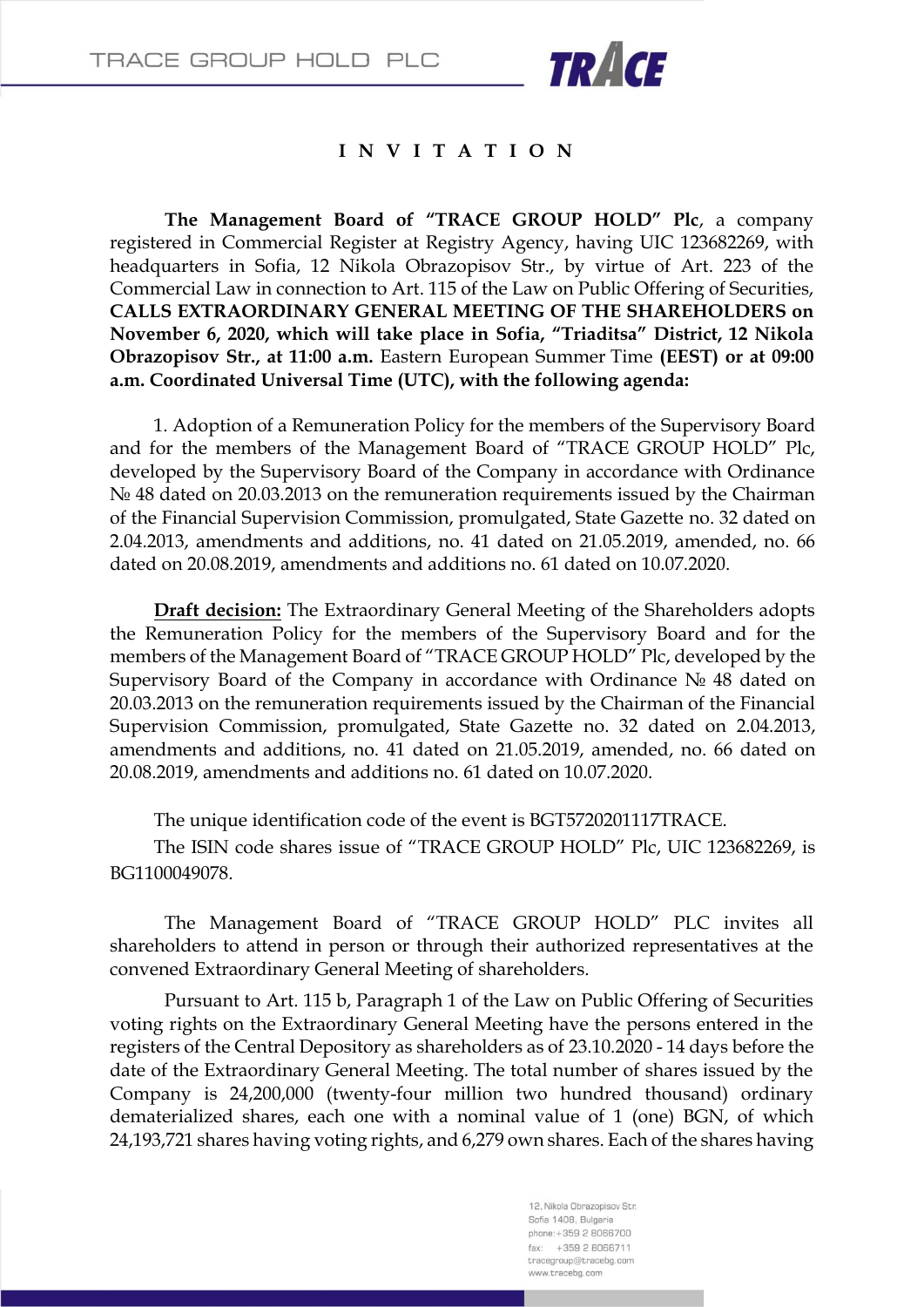

voting rights entitles the shareholder to participate and vote with one vote at the Extraordinary General Meeting of the Shareholders. The total number of votes in the Extraordinary General Meeting is 24,193,721 (twenty-four million one hundred ninetythree thousand seven hundred and twenty-one).

The shareholders have the right to make proposals for decisions on issues included in the agenda until the deliberations on the item concerned have been completed. They may raise questions during the General Meeting, including on the economic, financial and commercial activities of the company, no matter whether those questions are related to the agenda, except regarding circumstances that are inside information. The shareholders who hold shares representing more than 5% of the company's capital for more than 3 months may include issues in the agenda of the Extraordinary General Meeting. They can perform this right by the order of Art. 223a of the Commercial Law not later than 15 days before the opening of the meeting, submitting in the Commercial Register a list of the questions that they wish to be included as well as proposals for decisions. With the announcement in the Commercial Register, the issues are considered included in the proposed agenda. At the latest on the next working day following the announcement, the shareholders shall submit the list of questions, the proposals for decisions and the written papers to the registered office and headquarters of the company as well as to the Financial Supervision Commission. The deadline for exercising the shareholders' right under Art. 223a of the Commercial Law is 22.10.2020.

The Shareholders have the right to make substantive proposals for decisions on any item included in the agenda and in compliance with the requirements of the law, the limit under Art. 118, paragraph 3 of the Public Offering of Securities Law shall apply accordingly; the deadline for the exercise of this right is until the end of the debate on the respective item before voting for a decision by the Extraordinary General Meeting.

Voting by correspondence and electronic means is not applicable.

The registration of the shareholders on the day of the Meeting begins at 10:00 a.m, at the place where it will be held.

The shareholders legal entities shall be represented by their legal representatives, which are legitimated by submission of a certificate for current juridical registration, respectively current certificate for registration in the Commercial Register of the legal entity or other equivalent document for foreign shareholders legal entities and identity document.

The individual shareholders shall identify themselves by presenting an identity document.

The shareholders have the right to authorize any individuals or legal entities to participate and vote in the Extraordinary General Meeting on their behalf in compliance with Art. 220, paragraph 1 of the Commercial Law in relation to Art. 115g, paragraph 1 of the Law on Public Offering of Securities. According to Art. 116, paragraph 4 of the Law on Public Offering of Securities the re-authorization with the

> 12, Nikola Obrazopisov Str. Sofia 1408, Bulgaria phone: +359 2 8066700  $fax: +35928066711$ tracegroup@tracebg.com www.tracebg.com